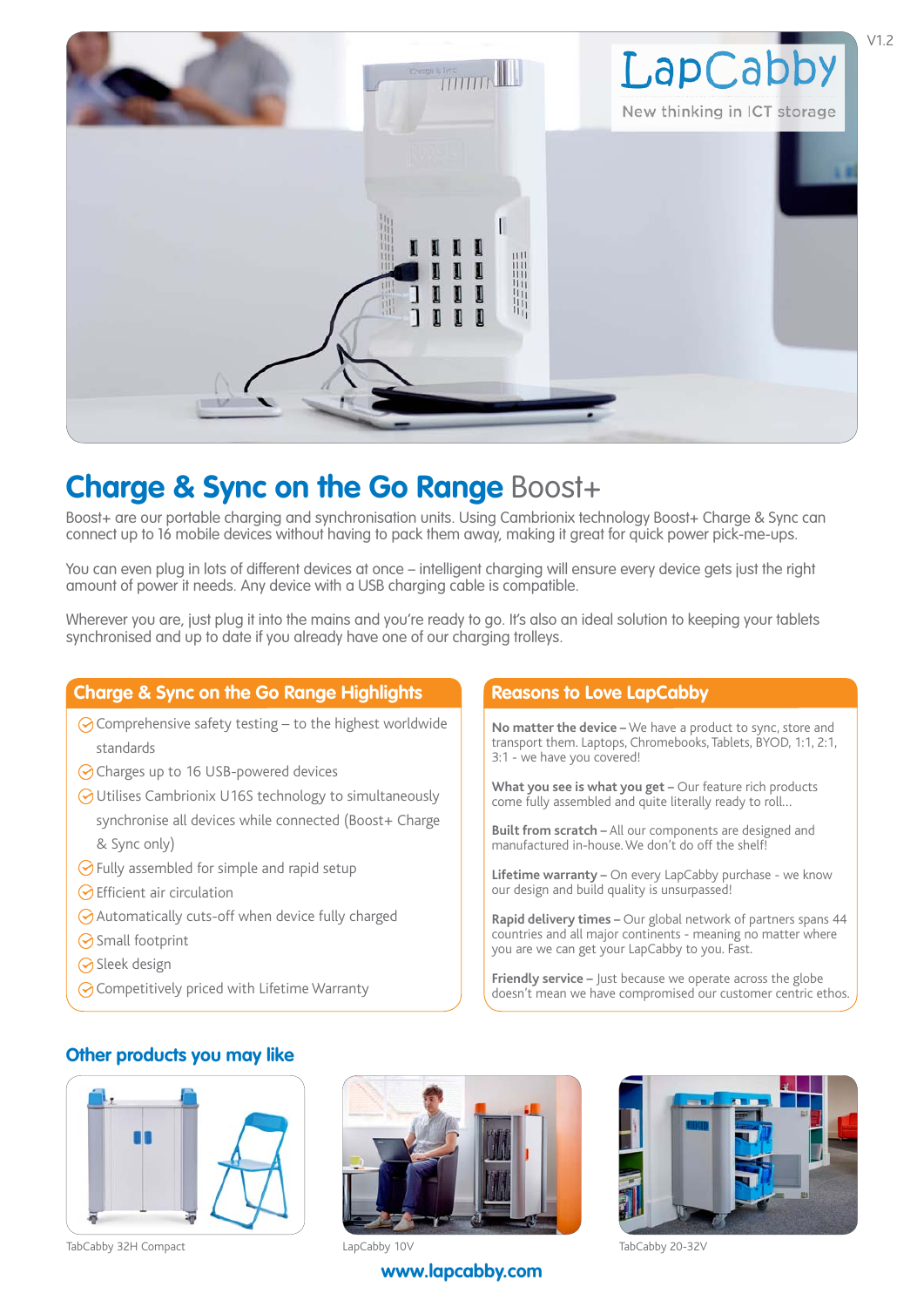## **Charge & Sync on the Go Range**

Boost+

## LapCabby New thinking in ICT storage



Boost+

1. Charges and / or syncs up to 16 tablets using Cambrionix technology

2. Compatible with any USB powered mobile device, including iPads, Android tablets and e-book readers

3. Connect two together to charge and / or synchronise up to 32 devices at once

4. Sleek, ergonomic, compact and portable design

5. Boost+ Charge & Sync allows simultaneous synchronisation of all devices whilst connected, saving you time when deploying apps and content. Easy to install firmware updates ensure your Boost+ can charge and sync all the latest tablets, making it future proof. iTunes and Apple configurator enables you to sync your apps, media and usable content from your office, home or classroom. Our Intelligent charging allows you to charge multiple types of devices at the same time whilst ensuring connection stops automatically for each device once fully charged.











### **[www.lapcabby.com](http://www.lapcabby.com)**